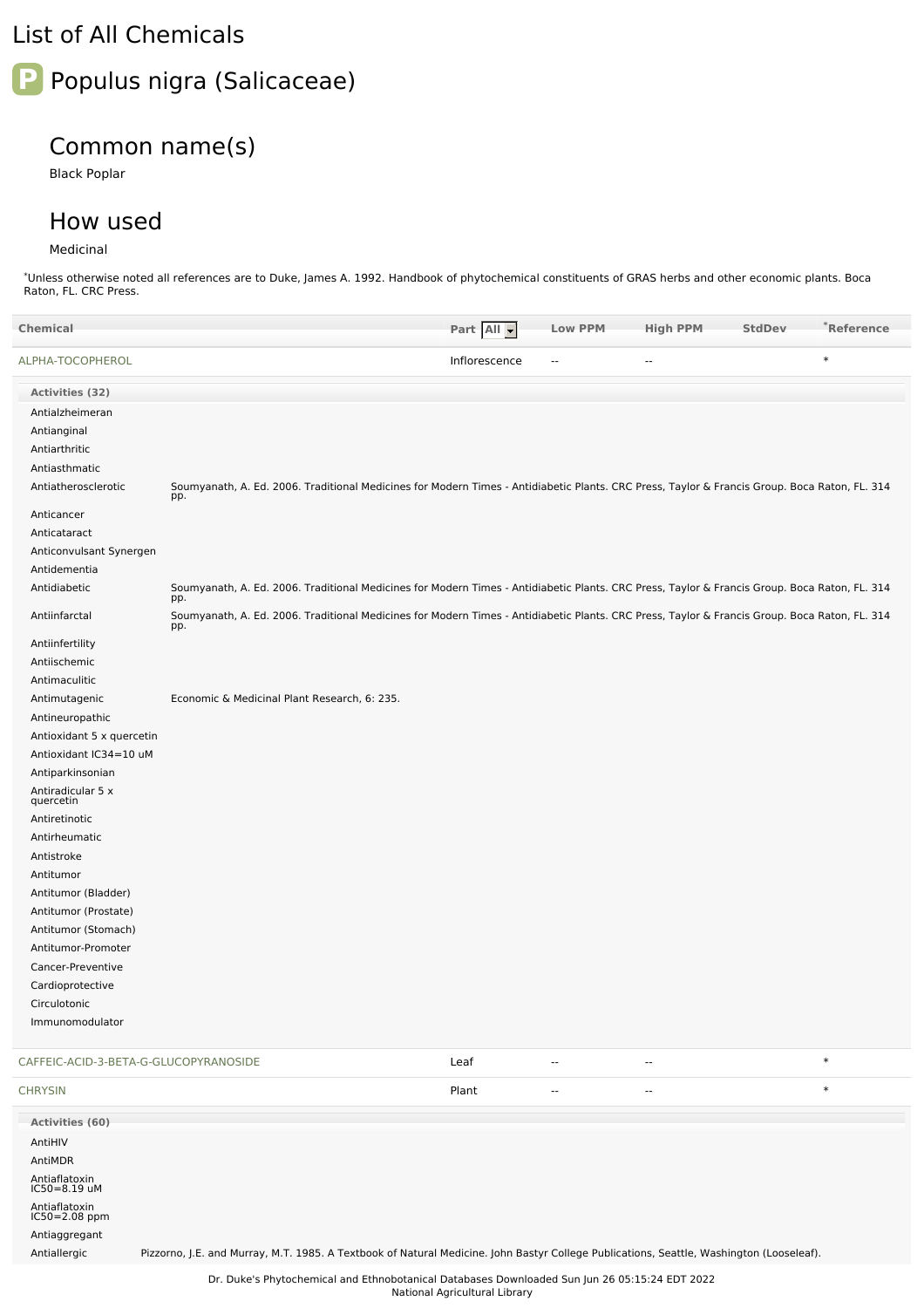| Antiangiogenic<br>Antibacillary                      |                                                                                                                                                                                                                                   |       |                |        |         |        |
|------------------------------------------------------|-----------------------------------------------------------------------------------------------------------------------------------------------------------------------------------------------------------------------------------|-------|----------------|--------|---------|--------|
| Antibacterial<br>Anticonvulsant                      |                                                                                                                                                                                                                                   |       |                |        |         |        |
| Antiestrogenic                                       |                                                                                                                                                                                                                                   |       |                |        |         |        |
| Antigout                                             |                                                                                                                                                                                                                                   |       |                |        |         |        |
| Antiherpetic 40-75<br>ug/ml<br>Antihypertensive      | Amoros, M., Simoes, C.M.O., Girre, L., et al. Synergistic Effect Of Flavones And Flavonols Against Herpes Simplex Virus Type 1 In Cell Culture.<br>Comparison With The Antiviral Activity Of Propolis. J. of Natural Products 55( |       |                |        |         |        |
| Antileukemic                                         |                                                                                                                                                                                                                                   |       |                |        |         |        |
| >genistein<br>Antimutagenic                          | Economic & Medicinal Plant Research, 6: 235.                                                                                                                                                                                      |       |                |        |         |        |
| Antiproliferant                                      |                                                                                                                                                                                                                                   |       |                |        |         |        |
| Antiproliferant<br>>genistein                        |                                                                                                                                                                                                                                   |       |                |        |         |        |
| Antiproliferant<br>(colon)                           |                                                                                                                                                                                                                                   |       |                |        |         |        |
| Antisalmonella                                       |                                                                                                                                                                                                                                   |       |                |        |         |        |
| Antishigellic<br>Antispasmodic                       | Biochem Pharmacol, 40(10): 2227.                                                                                                                                                                                                  |       |                |        |         |        |
| Antistaphylococcic                                   |                                                                                                                                                                                                                                   |       |                |        |         |        |
| Antistress                                           |                                                                                                                                                                                                                                   |       |                |        |         |        |
| Antithrombic                                         |                                                                                                                                                                                                                                   |       |                |        |         |        |
| Antitumor (Breast)<br>Antitumor (Colon)              |                                                                                                                                                                                                                                   |       |                |        |         |        |
| Antiviral 40-75                                      | Amoros, M., Simoes, C.M.O., Girre, L., et al. Synergistic Effect Of Flavones And Flavonols Against Herpes Simplex Virus Type 1 In Cell Culture.<br>Comparison With The Antiviral Activity Of Propolis. J. of Natural Products 55( |       |                |        |         |        |
| ug/ml<br>Anxiolytic                                  |                                                                                                                                                                                                                                   |       |                |        |         |        |
| Apoptotic                                            |                                                                                                                                                                                                                                   |       |                |        |         |        |
| Aromatase-Inhibitor<br>$IC80=1$ uM/l                 |                                                                                                                                                                                                                                   |       |                |        |         |        |
| <b>CNS-Depressant</b>                                |                                                                                                                                                                                                                                   |       |                |        |         |        |
| CYP1A1-Inhibitor                                     |                                                                                                                                                                                                                                   |       |                |        |         |        |
| Cancer-Preventive                                    |                                                                                                                                                                                                                                   |       |                |        |         |        |
| Caspase-3-Inhibitor<br>Caspase-9-Inhibitor           |                                                                                                                                                                                                                                   |       |                |        |         |        |
| Cytotoxic<br>>genistein                              |                                                                                                                                                                                                                                   |       |                |        |         |        |
| Cytotoxic                                            |                                                                                                                                                                                                                                   |       |                |        |         |        |
| <b>DNA-Protective</b>                                |                                                                                                                                                                                                                                   |       |                |        |         |        |
| Estrogenic                                           |                                                                                                                                                                                                                                   |       |                |        |         |        |
| Fungicide 2.5 mM                                     | Geibel, M. 1994. Sensitivity of the Fungus Cytospora persoonii to the Flavonoids of Prunus cerasus. Phytochemistry. 38(3): 599-601. 1995.                                                                                         |       |                |        |         |        |
| Hepatoprotective<br>IC50=8.19 uM<br>Hepatoprotective |                                                                                                                                                                                                                                   |       |                |        |         |        |
| $IC50 = 2.08$ ppm                                    |                                                                                                                                                                                                                                   |       |                |        |         |        |
| Hypotensive<br>Hypouricemic                          |                                                                                                                                                                                                                                   |       |                |        |         |        |
| ICAM-1-Inhibitor                                     |                                                                                                                                                                                                                                   |       |                |        |         |        |
| JNK-Inhibitor                                        |                                                                                                                                                                                                                                   |       |                |        |         |        |
| MAO-Inhibitor                                        |                                                                                                                                                                                                                                   |       |                |        |         |        |
| Mutagenic<br>Myorelaxant                             |                                                                                                                                                                                                                                   |       |                |        |         |        |
| NO-Genic                                             |                                                                                                                                                                                                                                   |       |                |        |         |        |
| Pesticide                                            |                                                                                                                                                                                                                                   |       |                |        |         |        |
| Radioprotective                                      |                                                                                                                                                                                                                                   |       |                |        |         |        |
| Termitifuge<br>Testosterogenic                       | Jacobson, M., Glossary of Plant-Derived Insect Deterrents, CRC Press, Inc., Boca Raton, FL, 213 p, 1990.                                                                                                                          |       |                |        |         |        |
| Topoisomerase-l-<br>Inhibitor                        | Santti, R., Makela, S., Strauss, L., Korman, J., Kostian, M. L. 1998. Phytoestrogens: Potential Endocrine Disruptors in Males. Toxicol Ind Health, 14:<br>223-237.                                                                |       |                |        |         |        |
| VEGF-Inhibitor                                       |                                                                                                                                                                                                                                   |       |                |        |         |        |
| Vasodilator                                          |                                                                                                                                                                                                                                   |       |                |        |         |        |
| Vasorelaxant                                         |                                                                                                                                                                                                                                   |       |                |        |         |        |
| Xanthine-Oxidase-<br>Inhibitor                       |                                                                                                                                                                                                                                   |       |                |        |         |        |
|                                                      | D-ISOLARICIRESINOL-MONO-BETA-D-GLUCOPYRANOSIDE                                                                                                                                                                                    | Plant | $\overline{a}$ | --     |         | $\ast$ |
| EO                                                   |                                                                                                                                                                                                                                   | Bulb  | ۰.             | 5000.0 | $-0.68$ | $\ast$ |
|                                                      |                                                                                                                                                                                                                                   |       |                |        |         | $\ast$ |
| <b>GALLIC-ACID</b>                                   |                                                                                                                                                                                                                                   | Plant | --             | --     |         |        |

**Activities (62)**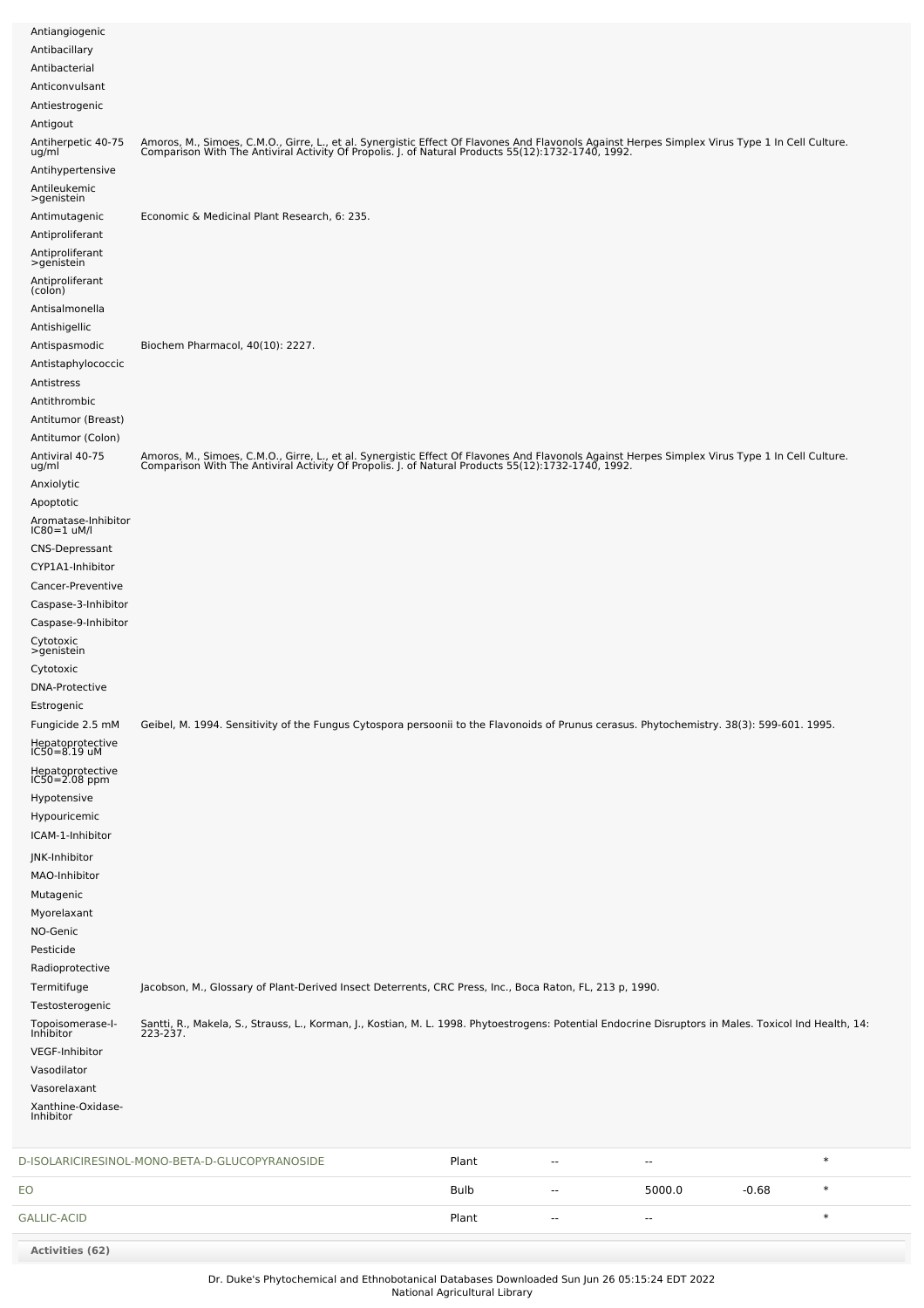| ACE-Inhibitor<br>IC50=7.7 mM/l                                                        |                                                                                                                                                                                                                                                                                         |
|---------------------------------------------------------------------------------------|-----------------------------------------------------------------------------------------------------------------------------------------------------------------------------------------------------------------------------------------------------------------------------------------|
| Analgesic                                                                             |                                                                                                                                                                                                                                                                                         |
| AntiHIV                                                                               |                                                                                                                                                                                                                                                                                         |
| AntiMRSA                                                                              |                                                                                                                                                                                                                                                                                         |
| Antiadenovirus                                                                        | Economic & Medicinal Plant Research, 5: 194.                                                                                                                                                                                                                                            |
| Antiallergenic<br>Antianaphylactic                                                    | Dorsch, W., Wagner, H. New Antiasthmatic Drugs from Traditional Medicine? Int Arch Allergy Appl Immunol 94: 262-265, 1991.<br>Jeffery B. Harborne and H. Baxter, eds. 1983. Phytochemical Dictionary. A Handbook of Bioactive Compounds from Plants. Taylor & Frost, London.<br>791 pp. |
| Antiangiogenic                                                                        |                                                                                                                                                                                                                                                                                         |
| Antiasthmatic<br>Antibacterial<br>$MIC=1,000$ ug/ml                                   | Watt, J.M., and Breyer-Brandwijk, M.G. The Medicinal and Poisonous Plants of Southern and Eastern Africa. 1962.                                                                                                                                                                         |
| Antibronchitic<br>Anticancer                                                          | Dorsch, W., Wagner, H. New Antiasthmatic Drugs from Traditional Medicine? Int Arch Allergy Appl Immunol 94: 262-265, 1991.                                                                                                                                                              |
| Anticarcinomic<br>$ED50=3$                                                            |                                                                                                                                                                                                                                                                                         |
| Antiescherichic                                                                       |                                                                                                                                                                                                                                                                                         |
| Antifibrinolytic                                                                      | Economic & Medicinal Plant Research, 1: 53.                                                                                                                                                                                                                                             |
| Antiflu<br>Antihepatotoxic                                                            | Economic & Medicinal Plant Research, 5: 194.<br>Okuda, T., Yoshida, T., and Hatano, T. Antioxidant Effects of Tannins and Related Polyphenols. Phenolic Compounds in Food and Their Effects on<br>Health, Ch.7 p.93.                                                                    |
| Antiherpetic<br>$EC50 = 10$ ug/ml                                                     |                                                                                                                                                                                                                                                                                         |
| Antiinflammatory<br>Antileishmanic<br>EC50=4.4 ug/ml                                  | Kroes, B.H., et al. 1991. Anti-Inflammatory Activity of Gallic Acid. Planta Medica, 58(6): 499.                                                                                                                                                                                         |
| Antimutagenic<br>Antinitrosaminic                                                     | Economic & Medicinal Plant Research, 6: 235.                                                                                                                                                                                                                                            |
| Antioxidant IC44=33<br>ppm                                                            |                                                                                                                                                                                                                                                                                         |
| Antioxidant 7 x<br>quercetin                                                          |                                                                                                                                                                                                                                                                                         |
| Antioxidant 2/3 BHA<br>Antiperiodontitic 10<br>ug/ml                                  |                                                                                                                                                                                                                                                                                         |
| Antiperoxidant<br>$IC50=69$ uM                                                        |                                                                                                                                                                                                                                                                                         |
| Antipolio                                                                             | Economic & Medicinal Plant Research, 5: 194.                                                                                                                                                                                                                                            |
| Antiproteolytic 10                                                                    |                                                                                                                                                                                                                                                                                         |
| ug/ml<br>Antiradicular 7 x<br>quercetin                                               |                                                                                                                                                                                                                                                                                         |
| Antiradicular<br>$IC50=4.9$ uM                                                        |                                                                                                                                                                                                                                                                                         |
| Antiseptic                                                                            | Williamson, E. M. and Evans, F. J., Potter's New Cyclopaedia of Botanical Drugs and Preparations, Revised Ed., Saffron Walden, the C. W. Daniel Co.,<br>Ltd., Essex UK, 362 pp, 1988, reprint 1989.                                                                                     |
| Antistaphylococcic<br>MIC=1,000 ug/ml<br>Antitumor<br>Antitumor-Promoter<br>Antiviral |                                                                                                                                                                                                                                                                                         |
| Apoptotic<br>Astringent                                                               | Williamson, E. M. and Evans, F. J., Potter's New Cyclopaedia of Botanical Drugs and Preparations, Revised Ed., Saffron Walden, the C. W. Daniel Co.,<br>Ltd., Essex UK, 362 pp, 1988, reprint 1989.                                                                                     |
| Bacteristat                                                                           | Lamikanra, A., Ogundaini, A.O., and Ogungbamila*, F.O. Antibacterial Constituents of Alchornea cordifolia Leaves. Phytotherapy Research 4(5):<br>198.                                                                                                                                   |
| Bronchodilator                                                                        | Jeffery B. Harborne and H. Baxter, eds. 1983. Phytochemical Dictionary. A Handbook of Bioactive Compounds from Plants. Taylor & Frost, London.<br>791 pp.                                                                                                                               |
| Cancer-Preventive<br>Candidicide<br>Carcinogenic                                      | Stitt, P. A. Why George Should Eat Broccoli. Dougherty Co, Milwaukee, WI, 1990, 399 pp.                                                                                                                                                                                                 |
| Choleretic                                                                            | Jeffery B. Harborne and H. Baxter, eds. 1983. Phytochemical Dictionary. A Handbook of Bioactive Compounds from Plants. Taylor & Frost, London.<br>791 pp.                                                                                                                               |
| Cyclooxygenase-<br>Inhibitor<br>Cytotoxic 500 uM                                      |                                                                                                                                                                                                                                                                                         |
| Floral-Inhibitor                                                                      | Jeffery B. Harborne and H. Baxter, eds. 1983. Phytochemical Dictionary. A Handbook of Bioactive Compounds from Plants. Taylor & Frost, London.<br>791 pp.                                                                                                                               |
| Gram(+)icide<br>$MIC=1,000$ ug/ml<br>Gram(-)icide<br>$MIC=1,000$ ug/ml<br>Hemostat    |                                                                                                                                                                                                                                                                                         |
| Hepatoprotective<br>Immunomodulator                                                   | Neuwinger, H. D. 1996. African Ethnobotany - Poisons and Drugs. Chapman & Hall, New York. 941 pp.                                                                                                                                                                                       |
| Immunostimulant<br>Immunosuppressant                                                  | McKenna, D. J., Hughes, K., and Jones, K. 2000. Green Tea Monograph. Alternative Therapies, 6(3): 61-82.                                                                                                                                                                                |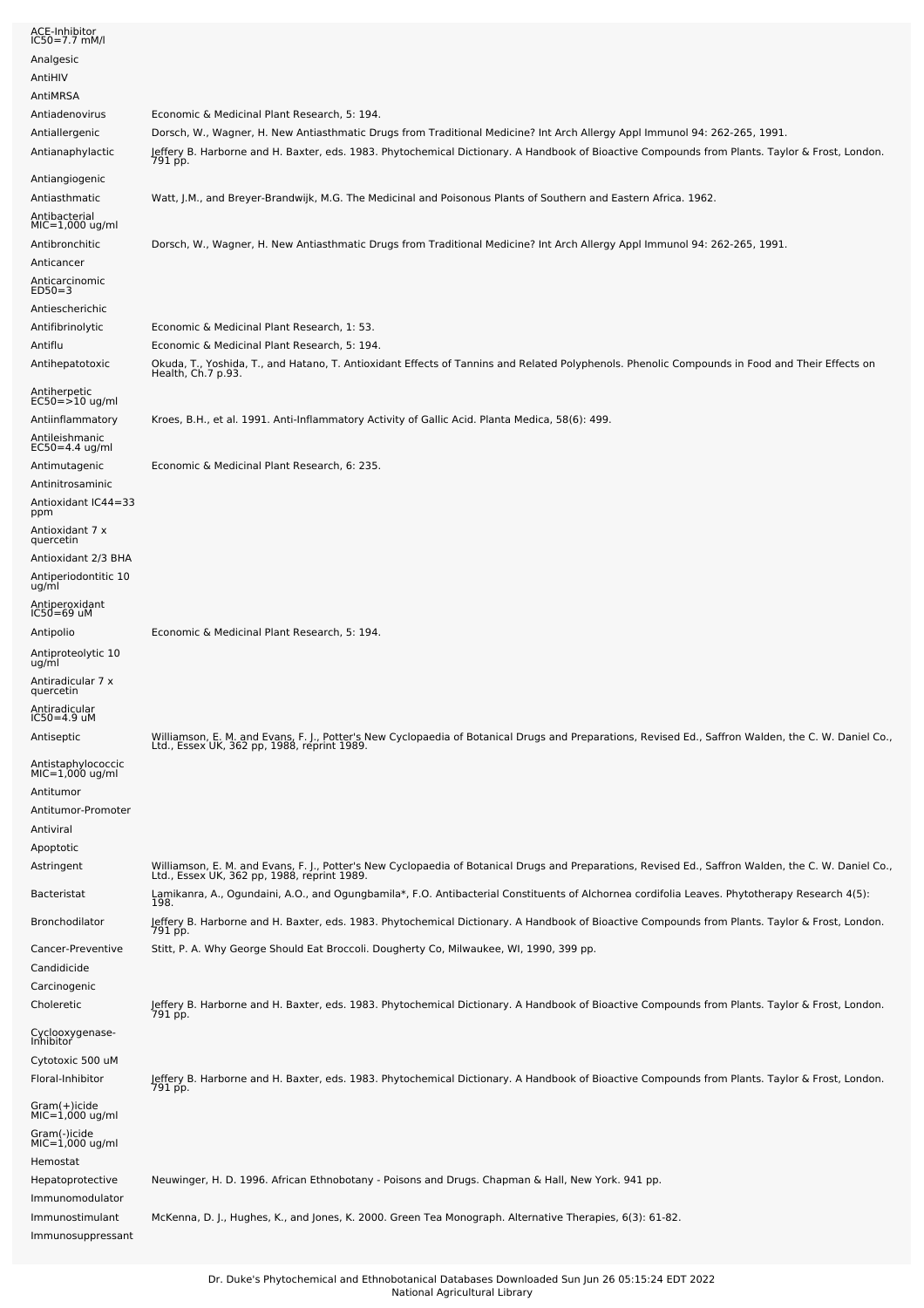| Xanthine-Oxidase-<br>Inhibitor IC50=24 uM<br>GAMMA-TOCOPHEROL | Hatano, T., Yasuhara, T., Yoshihara, R., Agata, I., Noro, T., and Okuda, T. 1989. Effects of Interaction of Tannins with Co-existing Substances.VII.<br>Inhibitory Effects of Tannins Related Polyphenols on Xanthine Oxidase. Chem. Pharm. Bull. 38(5): 1224-1229<br>$\ast$<br>Inflorescence |
|---------------------------------------------------------------|-----------------------------------------------------------------------------------------------------------------------------------------------------------------------------------------------------------------------------------------------------------------------------------------------|
| Topoisomerase-I-<br>Inhibitor                                 | Hamada, S. I., Kataoka, T., Woo, J. T., Yamada, A., Yoshida, T., Nishimura, T., Otake, N., Nagai, K. 1997. Immunosuppressive Effects by Gallic Acid<br>and Chebulagic Acid on CTL-Mediated Cytotoxicity. Biol Pharm Bull, 20: 1017-1019.                                                      |
| Styptic                                                       |                                                                                                                                                                                                                                                                                               |
| Pesticide                                                     |                                                                                                                                                                                                                                                                                               |
| Nephrotoxic                                                   | Martindale's 29th                                                                                                                                                                                                                                                                             |
| NO-Inhibitor IC-<br>$26 = 250$ uM                             |                                                                                                                                                                                                                                                                                               |
| Myorelaxant                                                   | Jeffery B. Harborne and H. Baxter, eds. 1983. Phytochemical Dictionary. A Handbook of Bioactive Compounds from Plants. Taylor & Frost, London.<br>791 pp.                                                                                                                                     |
| Insulin-Sparing                                               | Jeffery B. Harborne and H. Baxter, eds. 1983. Phytochemical Dictionary. A Handbook of Bioactive Compounds from Plants. Taylor & Frost, London.<br>791 pp.                                                                                                                                     |
|                                                               |                                                                                                                                                                                                                                                                                               |

| Activities (14)          |
|--------------------------|
| AntiCRP                  |
| Antiatherosclerotic      |
| Anticancer               |
| Antiinflammatory         |
| Antioxidant 10-15 ug/g   |
| Antioxidant IC43=10 uM   |
| Antiprostaglandin        |
| Antitumor                |
| Cardioprotective         |
| Cyclooxygenase-Inhibitor |
| Hypocholesterolemic      |
| NO-Inhibitor             |
| Natriuretic              |
| PKC-Inhibitor            |
|                          |

| GENTISIC-ALCOHOL-2-BETA-D-(6-BENZOYL)-GLUCOPYRANOSIDE |                                                                                                          | Plant  | $\sim$ $\sim$ | $\overline{\phantom{a}}$ | $\ast$ |
|-------------------------------------------------------|----------------------------------------------------------------------------------------------------------|--------|---------------|--------------------------|--------|
| KAEMPFEROL-DIMETHYLETHER                              |                                                                                                          | Flower | $\sim$        | $\sim$                   | $\ast$ |
| <b>MALIC-ACID</b>                                     |                                                                                                          | Plant  | $\sim$        | $\sim$                   | $\ast$ |
| Activities (15)                                       |                                                                                                          |        |               |                          |        |
| Antiatherosclerotic                                   |                                                                                                          |        |               |                          |        |
| Antibacterial                                         |                                                                                                          |        |               |                          |        |
| Antifibromyalgic 300 mg 3x/day                        |                                                                                                          |        |               |                          |        |
| Antioxidant Synergist                                 | Merck 11th Edition                                                                                       |        |               |                          |        |
| Antiseborrheic                                        |                                                                                                          |        |               |                          |        |
| Antiseptic                                            | Martindale's 29th                                                                                        |        |               |                          |        |
| Antitubercular                                        |                                                                                                          |        |               |                          |        |
| Antitumor                                             | Economic & Medicinal Plant Research, 6: 235.                                                             |        |               |                          |        |
| Bacteristat                                           |                                                                                                          |        |               |                          |        |
| Bruchiphobe                                           | Jacobson, M., Glossary of Plant-Derived Insect Deterrents, CRC Press, Inc., Boca Raton, FL, 213 p, 1990. |        |               |                          |        |
| Hemopoietic                                           |                                                                                                          |        |               |                          |        |
| Laxative?                                             | Lawrence Review of Natural Products, Sep-91.                                                             |        |               |                          |        |
| Mycobactericide                                       |                                                                                                          |        |               |                          |        |
| Pesticide                                             |                                                                                                          |        |               |                          |        |
| Sialogogue                                            | Martindale's 29th                                                                                        |        |               |                          |        |
| <b>MANNITOL</b>                                       |                                                                                                          | Plant  |               | $\overline{\phantom{a}}$ | $\ast$ |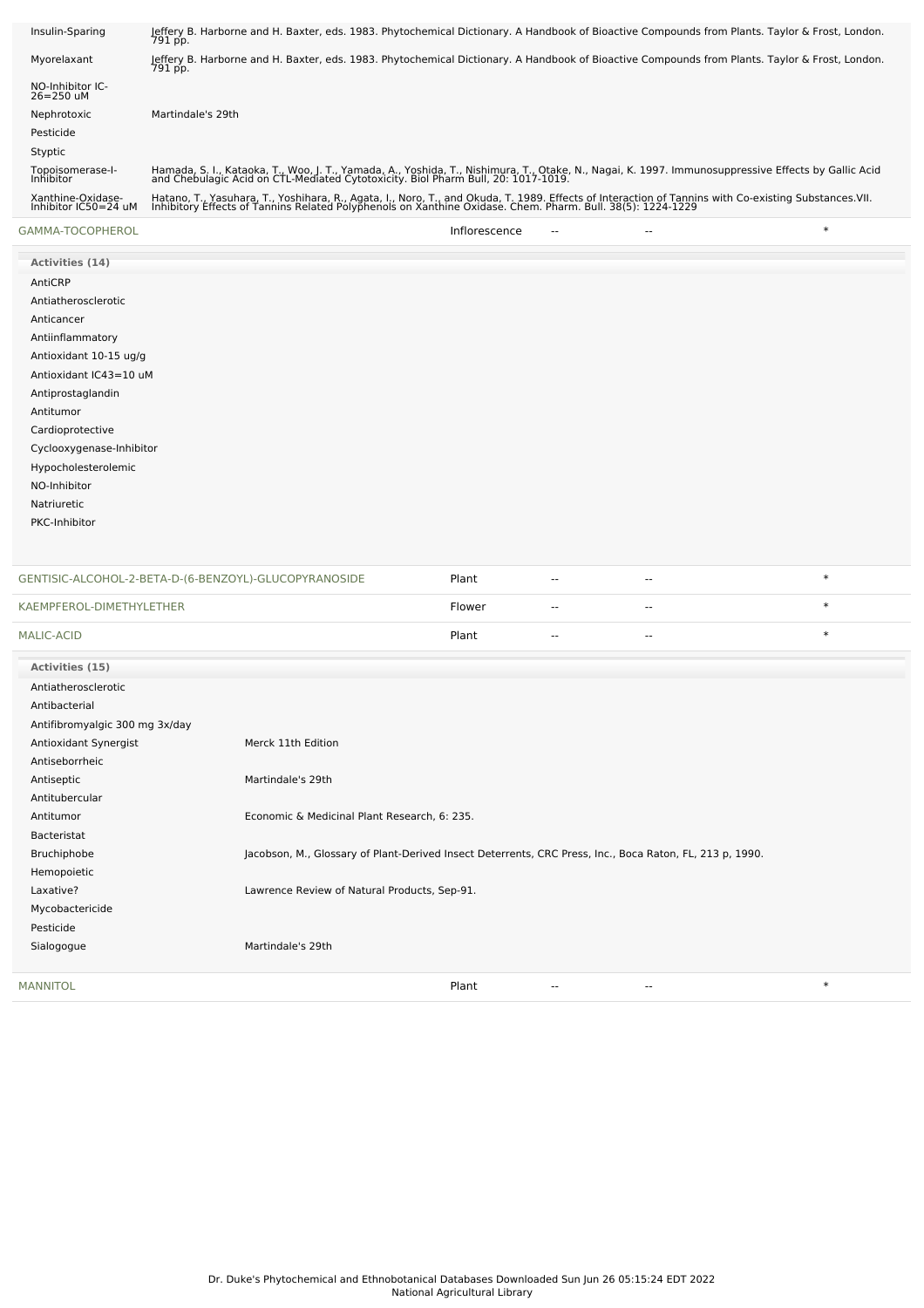| <b>Activities (18)</b>   |                                                                                                                                                                                                     |               |                |                          |        |
|--------------------------|-----------------------------------------------------------------------------------------------------------------------------------------------------------------------------------------------------|---------------|----------------|--------------------------|--------|
| Allergenic               | Martindale's 29th                                                                                                                                                                                   |               |                |                          |        |
| Analgesic                |                                                                                                                                                                                                     |               |                |                          |        |
| Anthelmintic             | ANON. 1948-1976. The Wealth of India raw materials. Publications and Information Directorate, CSIR, New Delhi. 11 volumes.                                                                          |               |                |                          |        |
| AntiReye's               | Martindale's 29th                                                                                                                                                                                   |               |                |                          |        |
| Antiglaucomic            | Martindale's 28th                                                                                                                                                                                   |               |                |                          |        |
| Antiinflammatory         | ANON. 1948-1976. The Wealth of India raw materials. Publications and Information Directorate, CSIR, New Delhi. 11 volumes.                                                                          |               |                |                          |        |
| Antimutagenic            |                                                                                                                                                                                                     |               |                |                          |        |
| Antinephritic            | Martindale's 29th                                                                                                                                                                                   |               |                |                          |        |
| Antioxidant              | Jim Duke's personal files.                                                                                                                                                                          |               |                |                          |        |
| Antiradicular            |                                                                                                                                                                                                     |               |                |                          |        |
| Antispasmodic            | ANON. 1948-1976. The Wealth of India raw materials. Publications and Information Directorate, CSIR, New Delhi. 11 volumes.                                                                          |               |                |                          |        |
| Diuretic                 | Merck 11th Edition                                                                                                                                                                                  |               |                |                          |        |
| Emetic                   | Martindale's 28th                                                                                                                                                                                   |               |                |                          |        |
| Flatugenic               | Martindale's 29th                                                                                                                                                                                   |               |                |                          |        |
| Laxative                 |                                                                                                                                                                                                     |               |                |                          |        |
| Nephrotoxic              | Martindale's 29th                                                                                                                                                                                   |               |                |                          |        |
| Pesticide                |                                                                                                                                                                                                     |               |                |                          |        |
| Sweetener                | Jeffery B. Harborne and H. Baxter, eds. 1983. Phytochemical Dictionary. A Handbook of Bioactive Compounds from Plants. Taylor & Frost, London. 791                                                  |               |                |                          |        |
|                          | pp.                                                                                                                                                                                                 |               |                |                          |        |
| <b>NIGRACIN</b>          |                                                                                                                                                                                                     | Plant         | --             | --                       | $\ast$ |
|                          |                                                                                                                                                                                                     |               |                |                          | $\ast$ |
| <b>POPULIN</b>           |                                                                                                                                                                                                     | Plant         | --             | --                       |        |
| Activities (1)           |                                                                                                                                                                                                     |               |                |                          |        |
| Antipodagric             |                                                                                                                                                                                                     |               |                |                          |        |
| QUERCETIN-DIMETHYL-ETHER |                                                                                                                                                                                                     | Inflorescence | --             | --                       | $\ast$ |
| <b>RESIN</b>             |                                                                                                                                                                                                     | Plant         | --             | --                       | $\ast$ |
| <b>SALICIN</b>           |                                                                                                                                                                                                     | Plant         | --             | --                       | $\ast$ |
| Activities (15)          |                                                                                                                                                                                                     |               |                |                          |        |
| Analgesic                | Williamson, E. M. and Evans, F. J., Potter's New Cyclopaedia of Botanical Drugs and Preparations, Revised Ed., Saffron Walden, the C. W. Daniel Co.,<br>Ltd., Essex UK, 362 pp, 1988, reprint 1989. |               |                |                          |        |
| Antiaggregant            | Williamson, E. M. and Evans, F. J., Potter's New Cyclopaedia of Botanical Drugs and Preparations, Revised Ed., Saffron Walden, the C. W. Daniel Co.,<br>Ltd., Essex UK, 362 pp, 1988, reprint 1989. |               |                |                          |        |
| Antifeedant              | Jacobson, M., Glossary of Plant-Derived Insect Deterrents, CRC Press, Inc., Boca Raton, FL, 213 p, 1990.                                                                                            |               |                |                          |        |
| Antiinflammatory         | Planta Medica, 56(6): 660, 1990.                                                                                                                                                                    |               |                |                          |        |
| Antineuralgic            |                                                                                                                                                                                                     |               |                |                          |        |
| Antiperiodic             |                                                                                                                                                                                                     |               |                |                          |        |
| Antipodagric             |                                                                                                                                                                                                     |               |                |                          |        |
| Antipyretic              |                                                                                                                                                                                                     |               |                |                          |        |
| Antirheumatic            | Merck 11th Edition                                                                                                                                                                                  |               |                |                          |        |
| Pesticide                |                                                                                                                                                                                                     |               |                |                          |        |
| Sedative                 | ANON. 1948-1976. The Wealth of India raw materials. Publications and Information Directorate, CSIR, New Delhi. 11 volumes.                                                                          |               |                |                          |        |
| Stomachic                | Merck 11th Edition                                                                                                                                                                                  |               |                |                          |        |
| Teratogenic              | CRC Handbook of Medicinal Herbs and/or CRC Handbook of Proximate Analyses                                                                                                                           |               |                |                          |        |
| Tonic                    |                                                                                                                                                                                                     |               |                |                          |        |
| Uterorelaxant            | ANON. 1948-1976. The Wealth of India raw materials. Publications and Information Directorate, CSIR, New Delhi. 11 volumes.                                                                          |               |                |                          |        |
| <b>SALICORTIN</b>        |                                                                                                                                                                                                     | Plant         | $\overline{a}$ | --                       | $\ast$ |
| Activities (1)           |                                                                                                                                                                                                     |               |                |                          |        |
| Analgesic                |                                                                                                                                                                                                     |               |                |                          |        |
|                          |                                                                                                                                                                                                     |               |                |                          |        |
| <b>SCHICORTIN</b>        |                                                                                                                                                                                                     | Plant         | --             | $\overline{\phantom{a}}$ | $\ast$ |
| <b>TANNIN</b>            |                                                                                                                                                                                                     | Plant         | --             | --                       | $\ast$ |
|                          |                                                                                                                                                                                                     |               |                |                          |        |